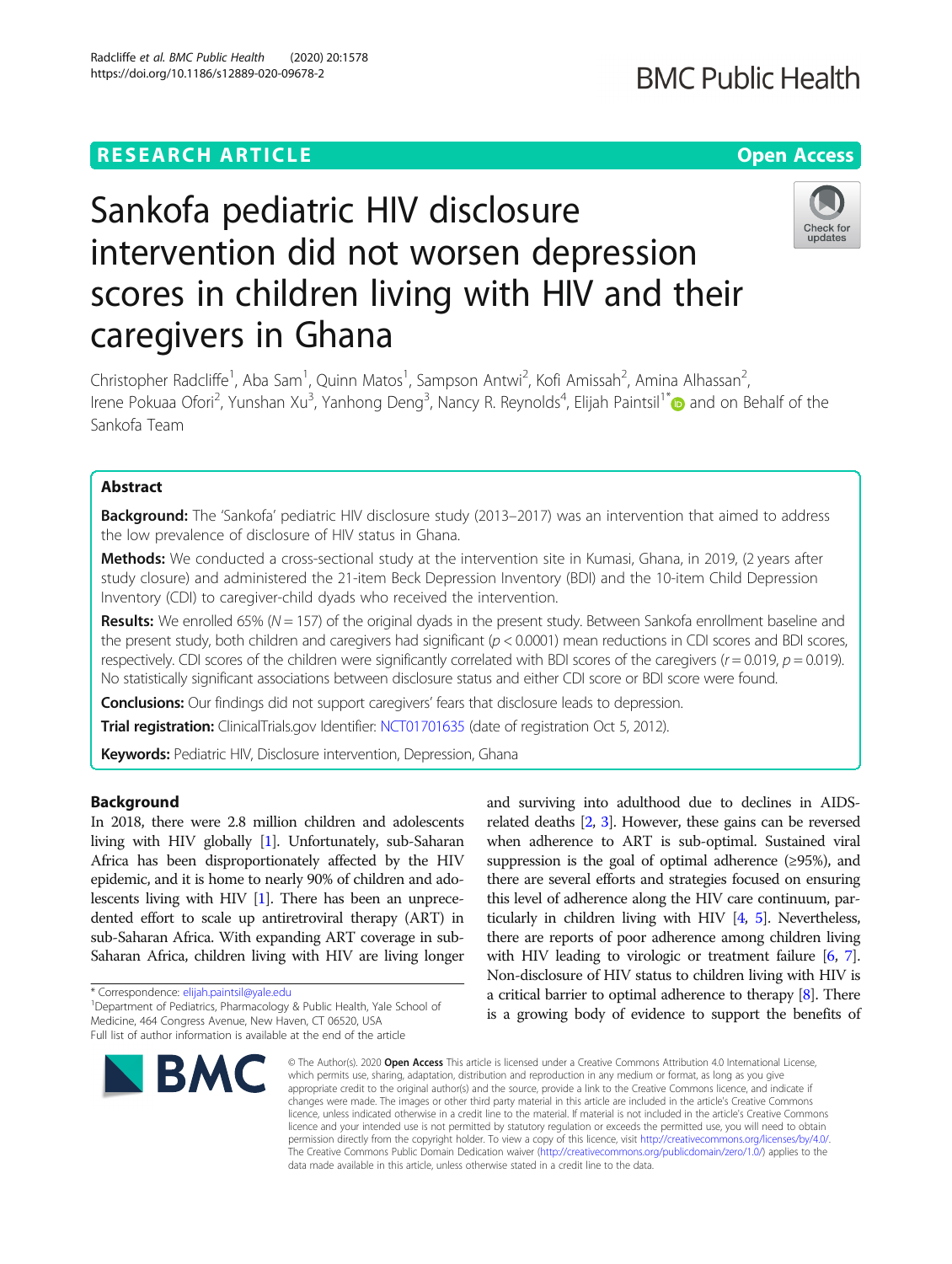disclosure, such as retention in care, avoidance of treatment failure, and improvement of HIV knowledge [[7](#page-8-0), [9,](#page-8-0) [10\]](#page-8-0).

Disclosure is the process by which a child is incrementally made aware of his or her HIV status in an ageappropriate manner [\[11\]](#page-8-0). Despite the WHO's 2011 recommendations and guidelines that encourage disclosure, the prevalence of disclosure of HIV status to children living with HIV in sub-Saharan Africa is generally low, ranging from 9 to 72% in a recent review  $[11, 12]$  $[11, 12]$  $[11, 12]$ . A rate limiting factor for disclosure has been caregivers' concerns that disclosure could have negative psychological and cognitive effects in children living with HIV [[13](#page-9-0), [14](#page-9-0)]. Other barriers center on caregivers' fears that children living with HIV will tell others of their diagnoses, leading to stigmatization and isolation [\[13,](#page-9-0) [15](#page-9-0), [16](#page-9-0)]. Moreover, there are no consensuses on who ought to disclose (caregiver vs. provider) and how to disclose. Few studies in sub-Saharan Africa have explored how best to disclose [[14,](#page-9-0) [17](#page-9-0), [18](#page-9-0)].

The 'Sankofa' pediatric HIV disclosure intervention was one such study that sought to address the low prevalence of disclosure in Ghana and the lack of disclosure skills among their caregivers [\[14](#page-9-0), [15](#page-9-0)]. The site-randomized intervention lasted from January 2013 to June 2017, with a control site in Accra, Ghana, and an intervention site in Kumasi, Ghana. The intervention featured a disclosure model that incorporated bioecological systems theory and core elements of the Information-Motivation-Behavioral Skills model of Health Behavior Change [[19](#page-9-0)–[23\]](#page-9-0). The patient-centered intervention was delivered by adherence and disclosure specialists who were familiar with the community and trained to address the information, motivation, and behavioral skills of caregivers in an attempt to facilitate their engagement in the disclosure process from initiation to completion. The intervention was delivered in a sensitive fashion that considered the personal needs and cognitive capacities of children. Children in the intervention group were found to be 3.98- and 4.21-times more likely to have been disclosed to than children in the control group at one and 3 years, respectively [\[24\]](#page-9-0).

We report the findings of a cross-sectional, postintervention study conducted from June to August 2019 that sought to explore the long-term effects of the 'Sankofa' parent study and disclosure on depression symptoms in caregiver-child dyads at the intervention site, Kumasi, Ghana. We aimed to: 1) determine any changes in depression symptoms in dyads between Sankofa baseline and the current study and 2) explore the effect of disclosure status on depression symptoms over time.

#### Methods

#### Study participants

The recruitment and organization of the parent study, 'Sankofa,' has been previously described [[14\]](#page-9-0). Study enrollment for the 'Sankofa' study lasted from January 2013 till June 2016, and the study ended in 2017. It had a control arm at Korle Bu Teaching Hospital in Accra, Ghana, and an intervention arm at Komfo Anokye Teaching Hospital (KATH) in Kumasi, Ghana. All caregiverchild dyads who received the intervention at KATH were eligible for inclusion in this cross-sectional study which enrolled participants from June to August 2019. Dyads were recruited at KATH's pediatric HIV clinic during routine clinic appointments. Written informed consent was obtained from the caregivers of the children living with HIV, and consent was obtained from caregivers on behalf of children less than 18 years of age with an assent from the child participant. The study protocol was reviewed and approved by the Institutional Review Boards of Kwame Nkrumah University of Science Technology/ KATH (Protocol #: CHRPE/AP/146/12) and Yale University (Protocol #: 1205010310).

#### Procedures

The 10-item Child Depression Inventory (CDI) and the 21 item Beck Depression Inventory (BDI) were administered to caregiver-child dyads in the parent Sankofa study every 48 weeks till the end of the study [\[25\]](#page-9-0). Other instruments such as Brief Illness Perceptions Questionnaire (Brief IPQ), Social Provisions Scale, brief HIV Knowledge questionnaire (HIV-KQ-18), and HIV Stigma Scale were administered to caregivers during the same timepoints in the parent study [[26](#page-9-0)–[29](#page-9-0)]. In the current study, we administered only the CDI and BDI to the children and caregivers, respectively. To avoid accidental disclosure, questionnaires were administered to children in the presence of their caregivers whereas caregivers were interviewed alone. The interviews took place in a clinic setting, and the majority were completed in English. For participants who only spoke Twi, the major regional language, native-speaking research staff translated accordingly. The original research staff from the Sankofa study administered the questionnaires with the help of authors AS, QM, and CR.

#### Measures

Demographic data for the caregiver-child dyads were collected upon enrollment in the Sankofa study. The 10-item CDI was used to screen for depression symptoms in children. Each of the 10 items is scored on a four-point scale (0–3) to yield a maximum score of 30. This abridged form of the CDI has yet to be validated in our population; however, a version of the 10-item CDI has been studied in African adolescents without HIV [[30](#page-9-0)]. Cutoff scores are not available, and a higher CDI score indicates greater severity of depression symptoms. The 21-item BDI was used to assess depression symptoms in caregivers. The BDI has been previously validated in sub-Saharan Africa [[31](#page-9-0)], and it rates each of its 21 items on a four-point scale (0–3). A total score is assigned, and its results are divided into four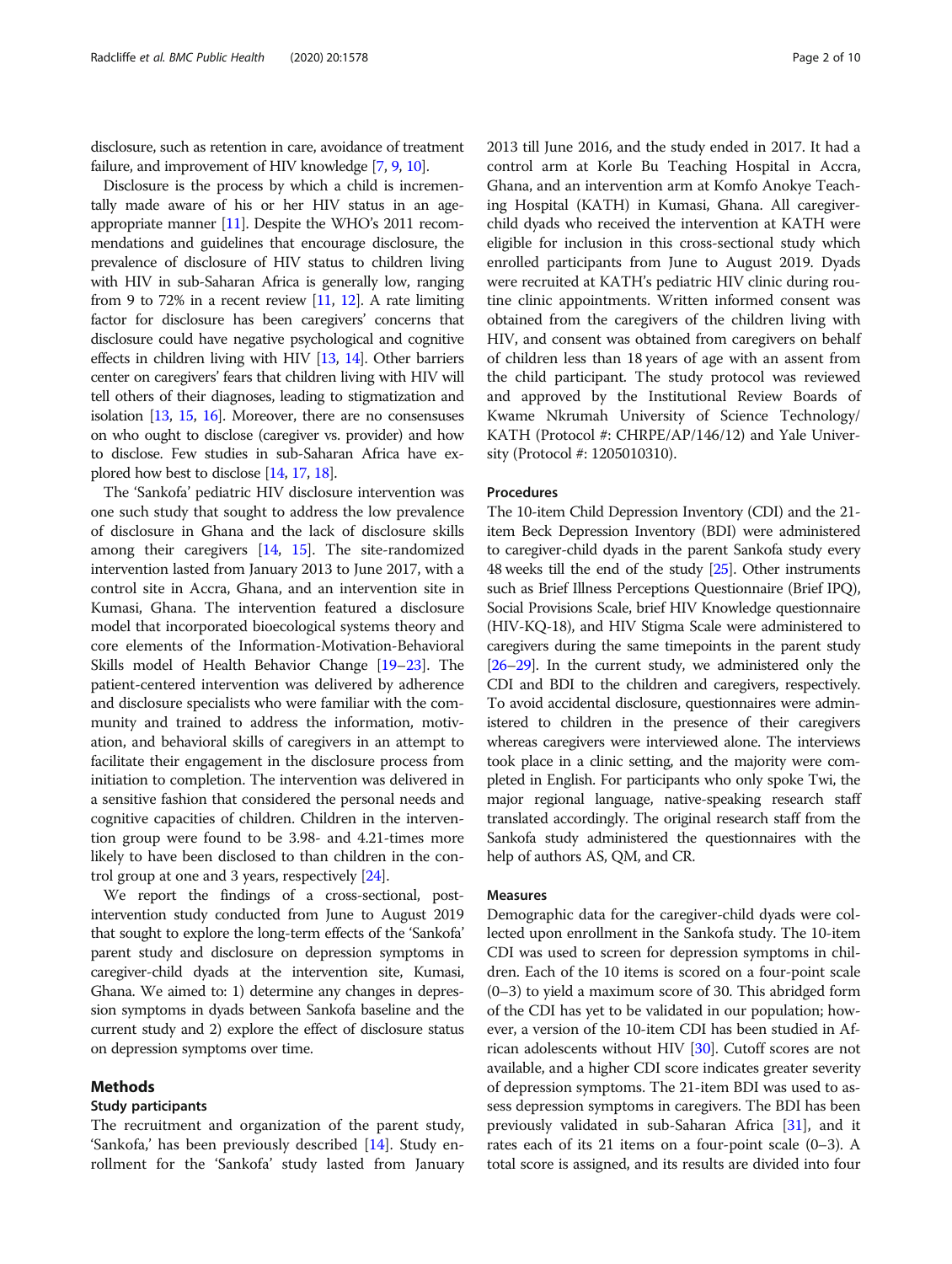categories depending on the severity of depression symptoms: minimal (0–9); mild (10–18); moderate (19–29); and severe (30–63). For our population, the BDI has been reported to have a three-factor structure (affective, cognitive, and somatic) and high internal reliability (0.90) [[31](#page-9-0)].

#### Analysis

Baseline demographic data were summarized with descriptive statistics. Means and standard deviations were determined for continuous variables whereas counts and percentages were determined for categorical variables. Differences in demographic data between disclosed and nondisclosed groups were assessed using t-test or Wilcoxon rank sum test for continuous variables and chi-square or Fisher's exact tests for categorical variables, as appropriate. The same methods were used to assess differences between dyads who received the intervention and were enrolled in the current study versus those who were not enrolled. The mean changes of CDI and BDI scores between baseline and the current study were examined using paired t-tests. The correlation of CDI and BDI scores was examined using Pearson's correlation coefficients. The changes in BDI categories, defined by standard cutoff scores, were also evaluated using McNemar's test. Similar analysis for CDI data was not included due to lack of validated cutoff scores for categorizing symptom severity. Effect of disclosure status on CDI and BDI scores over major assessment time points was evaluated separately using repeated measures analysis with disclosure status entered as time varying covariate [[32](#page-9-0)]. Baseline CDI/BDI score, time, and interaction between time and disclosure status were also included as fixed effects for both models. Two more covariates, baseline HIV Stigma Scale score and Brief IPQ score, were included in the model for BDI score. P value less than 0.05 was considered statistically significant. All analyses were conducted using SAS/STAT® software, Version 9.4 of the SAS System for Windows (Cary, NC, USA).

#### Results

#### Characteristics of study participants

Of the 240 caregiver-child dyads who received the Sankofa intervention at KATH during the parent study,  $65\%$  ( $N =$ 157) of them were successfully enrolled in the current study. Of the remaining 83 caregiver-child dyads, 51 dyads were nonresponses—they did not attend clinic during the study period and/or did not respond to phone calls to invite participation. The remaining dyads  $(N = 32)$  were excluded for the following reasons: child passed  $(N = 18)$ ; caregiver passed  $(N = 11)$ ; both child and caregiver passed  $(N = 3)$ . Table [1](#page-3-0) summarizes the children's demographics; 50.3% were female, and the median age at enrollment was 10 years (IQR 8–12). The majority attended school (93%), and mother to child transmission was the most common mode of HIV transmission (79.6%). The disclosed group was significantly older  $(p < 0.001)$ , had been on ART for a longer period of time ( $p = 0.014$ ), and had a longer mean time between enrollment and the current study ( $p <$ 0.001). No significant differences were noted between children who were or were not enrolled in this study.

The demographics of the caregivers are presented in Table [2.](#page-5-0) Caregivers' mean age was  $42.22 \pm 9.69$  years, and 82.8% were female. Fifty-six percent of caregivers were married, and most were living with HIV (61.2%). Caregivers in the disclosed group were significantly older ( $p = 0.04$ ) and differed in their employment statuses ( $p =$ 0.020). Compared to caregivers who were enrolled in the current study, those who were not had significant differences in marital status ( $p = 0.016$ ), monthly household income ( $p = 0.036$ ), and baseline HIV-KQ-18 score ( $p =$ 0.018). Compared to the caregivers not enrolled in the current study, the caregivers enrolled lived significantly closer to KATH  $(p = 0.046)$ .

#### Depression scores at 'Sankofa' baseline and the current study in children living with HIV and their caregivers

In the current study, participants' depression scores were collected a median of 5.19 years (IQR 4.16–6.07 years) after participants' respective dates of enrollment in the parent study. The CDI scores of the children were 5.19 ± 3.77 (mean  $\pm$  SD) and 3.35  $\pm$  3.50 (mean  $\pm$  SD) at 'Sankofa' baseline and the current study, respectively. There was a significant mean reduction of 1.82 (95% CI: 1.01–2.63) between baseline and the current study's measurements ( $p <$ 0.0001). Interestingly, children who were disclosed to had a greater reduction in CDI scores compared to those who were not disclosed to, although, this did not reach statistical significance. After adjusting for time since enrollment, we still found no significant difference in CDI reduction between disclosed and non-disclosed children  $(p = 0.19)$ . CDI scores of the children in the current study were significantly correlated with BDI scores of the caregivers in the current study ( $r = 0.19$ ,  $p = 0.019$ ).

BDI scores at 'Sankofa' baseline and the current study for caregivers were  $6.55 \pm 6.02$  and  $3.94 \pm 4.49$ , respectively. We observed a statistically significant reduction in BDI scores between baseline and the current study, (2.65 (95% CI: 1.76–3.55),  $p < 0.0001$ ). However, we did not observe any significant difference in mean reduction between caregivers of disclosed children compared to caregivers of non-disclosed children. When adjusting for time since enrollment for caregivers, we still did not find a significant difference in BDI reduction between caregivers of disclosed and non-disclosed children ( $p = 0.41$ ). BDI scores from baseline and the current study were found to be highly correlated ( $r = 0.45$ ,  $p < 0.0001$ ). When BDI scores were analyzed as a categorical variable, we observed improvement of scores between baseline and the current study: 6 (86%) caregivers with mild depression changed to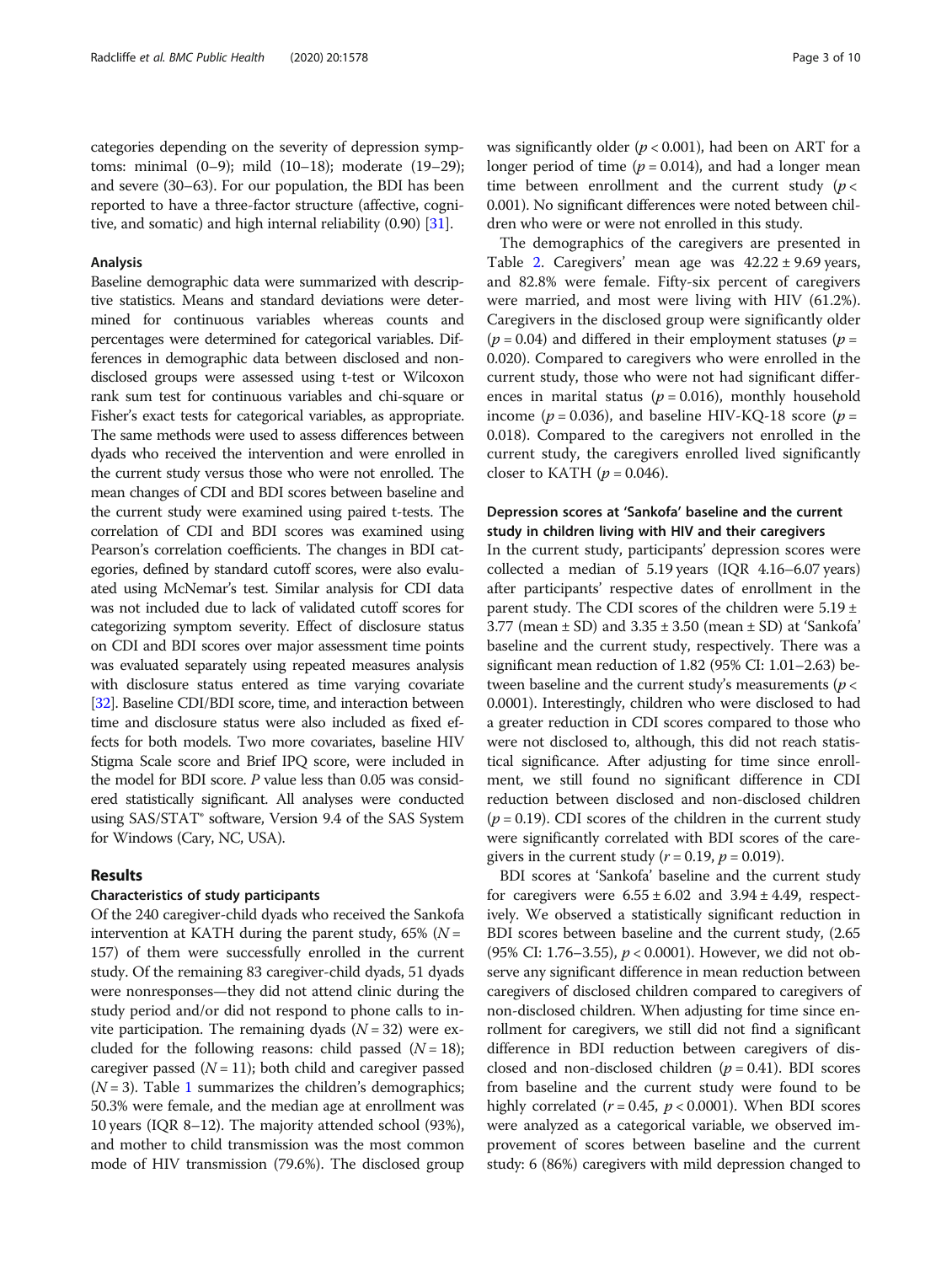#### <span id="page-3-0"></span>Table 1 Child demographics

|                                                    | <b>Disclosure Status</b>  |                           |                           |                         |
|----------------------------------------------------|---------------------------|---------------------------|---------------------------|-------------------------|
|                                                    | No $(N = 35)$             | Yes $(N = 122)$           | Total $(N = 157)$         | p Value                 |
| Gender                                             |                           |                           |                           |                         |
| Female                                             | 019 (54.29%)              | 060 (49.18%)              | 079 (50.32%)              |                         |
| Male                                               | 016 (45.71%)              | 062 (50.82%)              | 078 (49.68%)              | 0.59 <sup>a</sup>       |
| <b>Child Age</b>                                   |                           |                           |                           |                         |
| Mean (95% CL)                                      | 8.88 (8.25 - 9.51)        | 10.31 (9.86-10.75)        | $9.99(9.61 - 10.37)$      | $< 0.001^{c, \; ***}$   |
| Median (IQR)                                       | $9(7-10)$                 | $10(8-12)$                | $10(8-12)$                |                         |
| N (N Missing)                                      | 33(2)                     | 118(4)                    | 151(6)                    |                         |
| School                                             |                           |                           |                           |                         |
| Yes                                                | 030 (85.71%)              | 116 (95.08%)              | 146 (92.99%)              |                         |
| No                                                 | 002 (5.71%)               | 001 (0.82%)               | 003 (1.91%)               |                         |
| Patient refused to answer                          | 000 (0.00%)               | 001 (0.82%)               | 001 (0.64%)               |                         |
| Missing                                            | 003 (8.57%)               | 004 (3.28%)               | 007 (4.46%)               | 0.20 <sup>b</sup>       |
| <b>HIV Transmission Mode</b>                       |                           |                           |                           |                         |
| <b>MTC</b>                                         | 025 (71.43%)              | 100 (81.97%)              | 125 (79.62%)              |                         |
| Other                                              | 001 (2.86%)               | 003 (2.46%)               | 004 (2.55%)               |                         |
| Missing                                            | 009 (25.71%)              | 019 (15.57%)              | 028 (17.83%)              | 1.00 <sup>b</sup>       |
| Duration of HIV (days)                             |                           |                           |                           |                         |
| Mean (95% CL)                                      | 1503.60 (1006.07-2001.13) | 1749.07 (1545.42-1952.71) | 1702.58 (1514.83-1890.32) | $0.31$ $c$              |
| Median (IQR)                                       | 1264 (406-2513)           | 1928 (747-2588)           | 1898 (745-2579)           |                         |
| N (N Missing)                                      | 25(10)                    | 107(15)                   | 132 (25)                  |                         |
| Duration of ART treatment (days)                   |                           |                           |                           |                         |
| Mean (95% CL)                                      | 804.92 (381.21-1228.64)   | 1355.88 (1162.56-1549.19) | 1246.53 (1068.69-1424.37) | $0.014$ <sup>c, *</sup> |
| Median (IQR)                                       | 350 (32-1208)             | 1389 (406-2145)           | 1281 (147-2107)           |                         |
| N (N Missing)                                      | 26(9)                     | 105(17)                   | 131 (26)                  |                         |
| <b>WHO Staging at time of Diagnosis</b>            |                           |                           |                           |                         |
| Stage 1                                            | 003 (8.57%)               | 016 (13.11%)              | 019 (12.10%)              |                         |
| Stage 2                                            | 006 (17.14%)              | 044 (36.07%)              | 050 (31.85%)              |                         |
| Stage 3                                            | 014 (40.00%)              | 030 (24.59%)              | 044 (28.03%)              |                         |
| Stage 4                                            | 002 (5.71%)               | 013 (10.66%)              | 015 (9.55%)               |                         |
| Missing                                            | 010 (28.57%)              | 019 (15.57%)              | 029 (18.47%)              | 0.10 <sup>a</sup>       |
| HIV+ caregiver                                     |                           |                           |                           |                         |
| Yes                                                | 017 (48.57%)              | 079 (64.75%)              | 096 (61.15%)              |                         |
| No or Unsure                                       | 017 (48.57%)              | 040 (32.79%)              | 057 (36.31%)              |                         |
| Missing                                            | 001 (2.86%)               | 003 (2.46%)               | 004 (2.55%)               | 0.08 <sup>a</sup>       |
| Does anyone help you take your medicine?           |                           |                           |                           |                         |
| Yes                                                | 024 (68.57%)              | 101 (82.79%)              | 125 (79.62%)              |                         |
| No                                                 | 006 (17.14%)              | 012 (9.84%)               | 018 (11.46%)              |                         |
| Missing                                            | 005 (14.29%)              | 009 (7.38%)               | 014 (8.92%)               | $0.21$ <sup>a</sup>     |
| Who helps you with your medicine most of the time? |                           |                           |                           |                         |
| Biological parent (Mother/Father)                  | 017 (48.57%)              | 075 (61.48%)              | 092 (58.60%)              |                         |
| Family (Grandparent/Aunt/Uncle)                    | 006 (17.14%)              | 013 (10.66%)              | 019 (12.10%)              |                         |
| Other family member                                | 001 (2.86%)               | 010 (8.20%)               | 011 (7.01%)               |                         |
| Other                                              | 000 (0.00%)               | 002 (1.64%)               | 002 (1.27%)               |                         |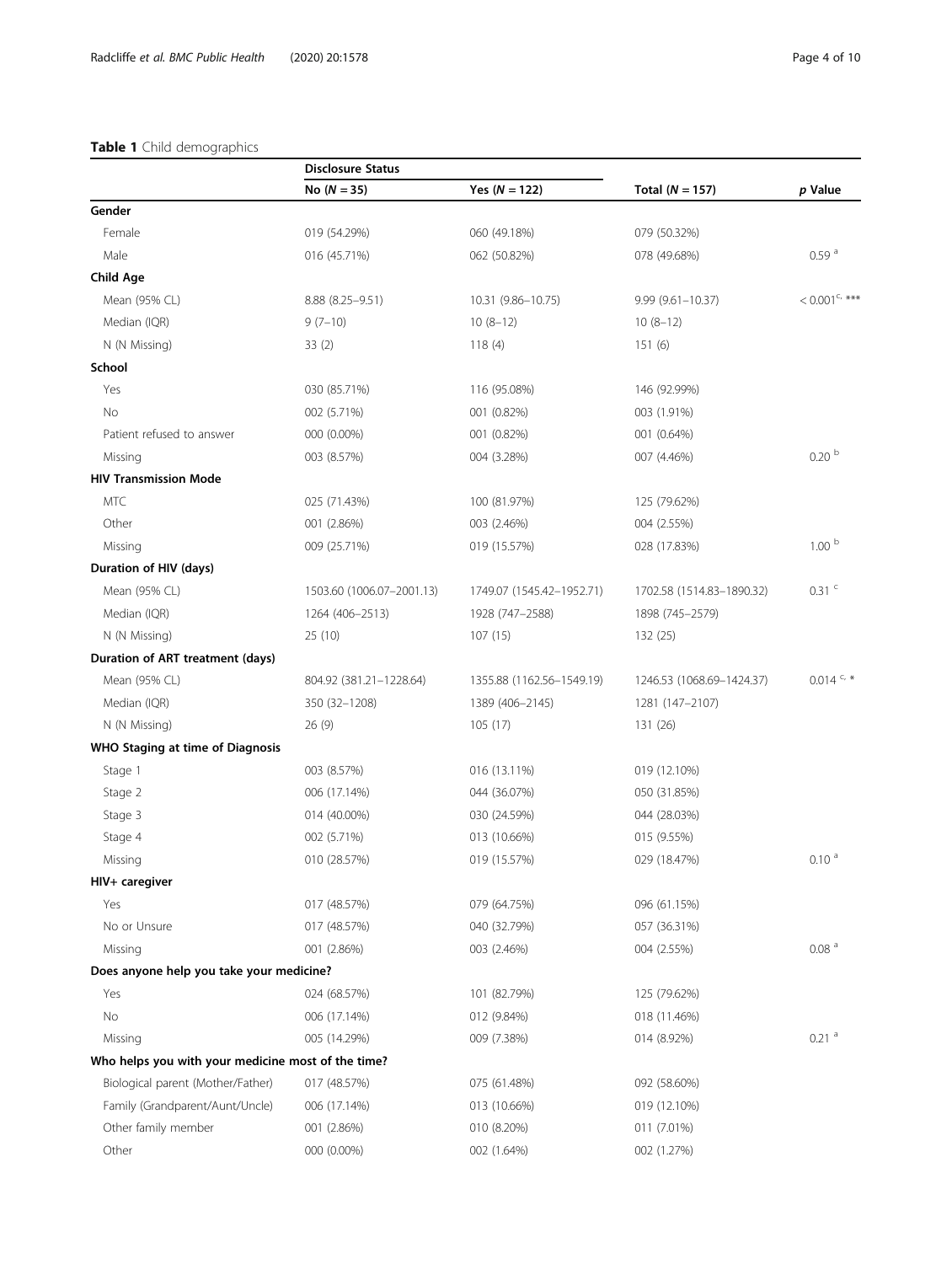|                       | <b>Disclosure Status</b>  |                           |                           |                    |
|-----------------------|---------------------------|---------------------------|---------------------------|--------------------|
|                       | No $(N = 35)$             | Yes $(N = 122)$           | Total $(N = 157)$         | p Value            |
| Unknown               | 000 (0.00%)               | 001 (0.82%)               | 001 (0.64%)               |                    |
| Missing               | 011 (31.43%)              | 021 (17.21%)              | 032 (20.38%)              | 0.55 <sup>b</sup>  |
| Days since disclosure |                           |                           |                           |                    |
| Mean (95% CL)         | $NA$ ( $NA$ – $NA$ )      | 1540.62 (1467.34-1613.90) | 1540.62 (1467.34-1613.90) |                    |
| Median (IQR)          | $NA$ ( $NA$ – $NA$ )      | 1573 (1215-1834)          | 1573 (1215-1834)          |                    |
| N (N Missing)         | 0(35)                     | 121(1)                    | 121(36)                   |                    |
| Days since enrollment |                           |                           |                           |                    |
| Mean (95% CL)         | 1603.26 (1461.08-1745.43) | 1914.43 (1851.38-1977.48) | 1845.06 (1783.96-1906.15) | $< 0.001^{c, ***}$ |
| Median (IQR)          | 1519 (1238–1921)          | 1941 (1624-2243)          | 1893 (1519-2215)          |                    |

Legend: \*  $p < 0.05$ , \*\*\*  $p < 0.001$ <br><sup>a</sup> Chi-square test, <sup>b</sup> Fisher's Exact test, <sup>c</sup> T test

Abbreviations: ART antiretroviral therapy; CL confidence level; IQR interquartile range; MTC mother-to-child

minimal depression; 5 (100%) caregivers with moderate depression changed to mild or minimal depression, and 2 (100%) caregivers with severe depression changed to moderate or minimal depression over time. Only 2 (1.5%) caregivers changed to mild or moderate depression from minimal depression. These changes did not reach statistical significance (Table [3](#page-6-0)). However, when the categories were combined into minimal versus mild, moderate, and severe depression, the changes reached statistical significance  $(p = 0.02)$ . We repeated this analysis by disclosure status and found borderline significant improvement in the caregivers of disclosed children ( $p = 0.06$ ) but not in the caregivers of undisclosed children ( $p = 0.16$ ).

#### Longitudinal trends in depression scores in children living with HIV and their caregivers

Overall, we did not find a statistically significant association between disclosure status and CDI score of children  $(p = 0.48)$ . The adjusted mean CDI score of children who were disclosed to was lower than that of children who were not disclosed to across all major assessment time points except week 144. Only at week 48 was the mean difference statistically significant (Fig. [1](#page-7-0), Table [4\)](#page-7-0).

A separate mixed model was created for BDI scores of caregivers with baseline HIV Stigma Scale score and Brief IPQ score added as covariates. We did not find a statistically significant association between disclosure status of children and BDI score ( $p = 0.11$ ). Compared to caregivers of non-disclosed children, the adjusted mean BDI score of caregivers of disclosed children was lower at all time points during the parent study and the current study; however, this was not statistically significant except at week 48 (Fig. [2,](#page-7-0) Table [4\)](#page-7-0).

#### **Discussion**

We conducted a cross-sectional study on caregiver-child dyads a median of 5.19 years (IQR 4.16–6.07 years) after their enrollment in the parent 'Sankofa' study at the intervention site in Kumasi, Ghana, which ended in June 30, 2017. Using screening instruments for depression symptoms, we found statistically significant ( $p < 0.0001$ ) reductions in mean scores for both children living with HIV and their caregivers when compared to baseline values. Contrary to commonly held beliefs in resourcelimited settings, there was no increase in depression symptoms amongst caregiver-child dyads who received a clinic-based, culturally sensitive disclosure intervention. Our findings suggest that intervention-assisted disclosure can allay caregivers' fears surrounding the potential for negative psychological effects after disclosure of HIV status to children living with HIV.

We found a significant mean reduction of 1.82 (95% CI: 1.01–2.63;  $p < 0.0001$ ) in CDI scores between baseline and the current study's measurements, a median of 5.19 years (IQR 4.16–6.07 years) after enrollment. This finding suggests that a culturally and developmentally sensitive disclosure process did not worsen depression symptoms. In contrast, a recent report on a disclosure intervention in Kenya showed that children in the intervention arm had higher odds of moving from a less to a more severe depression category on the Patient Health Questionnaire-9 at a time when the prevalence of disclosure in the study cohort had increased [[33,](#page-9-0) [34](#page-9-0)]. Notably, the difference in odds between the control and intervention arms nearly resolved by the study's last measurement [\[34](#page-9-0)], suggesting that the risk of depression is present in the months following disclosure then resolves over time. We did not observe this trend in our data. This likely stems from the proactive nature of the 'Sankofa' study. The trained adherence and disclosure specialists who initiated the disclosure process continued counseling children after disclosure, and the study offered 3 years of intensive psychosocial support [[14](#page-9-0)]. In settings with limited access to mental health resources,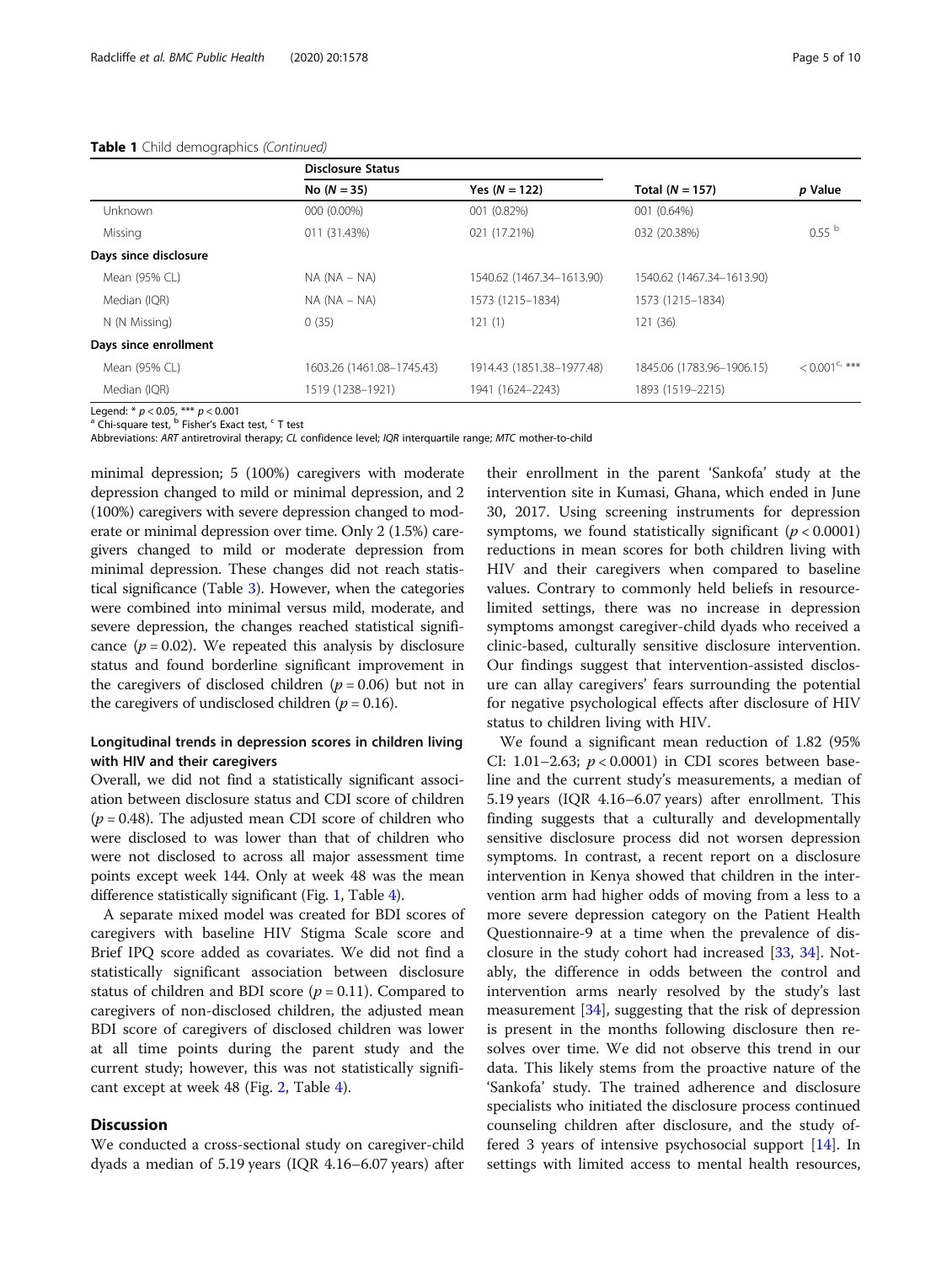#### <span id="page-5-0"></span>Table 2 Caregiver demographics

|                                             | <b>Disclosure Status of Child</b> |                 |                   |                         |
|---------------------------------------------|-----------------------------------|-----------------|-------------------|-------------------------|
|                                             | No $(N = 35)$                     | Yes $(N = 122)$ | Total $(N = 157)$ | p Value                 |
| Age caregiver                               |                                   |                 |                   |                         |
| Mean (SD)                                   | 39.29 (10.22)                     | 43.07 (9.41)    | 42.22 (9.69)      | $0.042$ <sup>c, *</sup> |
| <b>Marital Status</b>                       |                                   |                 |                   |                         |
| Divorced or separated                       | 002 (5.71%)                       | 011 (9.02%)     | 013 (8.28%)       |                         |
| Married                                     | 019 (54.29%)                      | 069 (56.56%)    | 088 (56.05%)      |                         |
| Single                                      | 007 (20.00%)                      | 014 (11.48%)    | 021 (13.38%)      |                         |
| Widowed                                     | 007 (20.00%)                      | 028 (22.95%)    | 035 (22.29%)      | 0.58 <sup>a</sup>       |
| Gender                                      |                                   |                 |                   |                         |
| Female                                      | 28 (80.00%)                       | 102 (83.61%)    | 130 (82.80%)      |                         |
| Male                                        | 7 (20.00%)                        | 20 (16.39%)     | 27 (17.20%)       | 0.59 <sup>a</sup>       |
| <b>Caregiver HIV status</b>                 |                                   |                 |                   |                         |
| No or Unsure                                | 017 (48.57%)                      | 040 (32.79%)    | 057 (36.31%)      |                         |
| Yes                                         | 017 (48.57%)                      | 079 (64.75%)    | 096 (61.15%)      |                         |
| Missing                                     | 001 (2.86%)                       | 003 (2.46%)     | 004 (2.55%)       | 0.08 <sup>a</sup>       |
| <b>Education</b>                            |                                   |                 |                   |                         |
| No School                                   | 006 (17.14%)                      | 016 (13.11%)    | 022 (14.01%)      |                         |
| Elementary Education                        | 023 (65.71%)                      | 086 (70.49%)    | 109 (69.43%)      |                         |
| Secondary & Post-secondary Education        | 006 (17.14%)                      | 017 (13.93%)    | 023 (14.65%)      |                         |
| Missing                                     | 000 (0.00%)                       | 003 (2.46%)     | 003 (1.91%)       | $0.75$ <sup>a</sup>     |
| Monthly Household Income                    |                                   |                 |                   |                         |
| $< 50$ GHS                                  | 04 (11.43%)                       | 19 (15.57%)     | 23 (14.65%)       |                         |
| 50-300 GHS                                  | 23 (65.71%)                       | 78 (63.93%)     | 101 (64.33%)      |                         |
| > 300 GHS                                   | 8 (22.86%)                        | 23 (18.85%)     | 31 (19.75%)       |                         |
| Missing                                     | $0(0.00\%)$                       | 2(1.64%)        | 2 (1.27%)         | 0.76a                   |
| <b>Employment Status</b>                    |                                   |                 |                   |                         |
| Unemployed                                  | 10 (28.57%)                       | 13 (10.66%)     | 23 (14.65%)       |                         |
| Self-employed                               | 4 (11.43%)                        | 10 (8.20%)      | 14 (8.92%)        |                         |
| Private/Government Sector                   | 21 (60.00%)                       | 99 (81.15%)     | 120 (76.43%)      | $0.020$ <sup>a, *</sup> |
| Family members/other people in home (Child) |                                   |                 |                   |                         |
| Mean (SD)                                   | 4.06 (2.24)                       | 3.84(3.36)      | 3.89(3.13)        | $0.66$ <sup>c</sup>     |
| N (N Missing)                               | 35(0)                             | 121(1)          | 156(1)            |                         |
| Family members/other people in home (Adult) |                                   |                 |                   |                         |
| Mean (SD)                                   | 3.63 (2.29)                       | 4.46 (3.70)     | 4.27 (3.44)       | $0.11$ $c$              |
| N (N Missing)                               | 35(0)                             | 118(4)          | 153(4)            |                         |
| Number of living children                   |                                   |                 |                   |                         |
| Mean (SD)                                   | 3.19 (1.87)                       | 2.90 (1.88)     | 2.96 (1.87)       | $0.44$ $c$              |

N (N Missing) 32 (3) 120 (2) 152 (5)

–10 km 013 (37.14%) 046 (37.70%) 059 (37.58%) –20 km 015 (42.86%) 044 (36.07%) 059 (37.58%) –30 km 004 (11.43%) 016 (13.11%) 020 (12.74%) More than 30 km **003 (8.57%)** 003 (8.57%) 003 (8.57%) 017 (10.83%)

Missing and the contract of the contract of  $0.00\ (0.00\%)$  002 (1.64%) 002 (1.27%) 0.90 and 0.90 and 0.90 and 0.90 and 0.90 and 0.90 and 0.90 and 0.90 and 0.90 and 0.90 and 0.90 and 0.90 and 0.90 and 0.90 and 0.90 and 0.9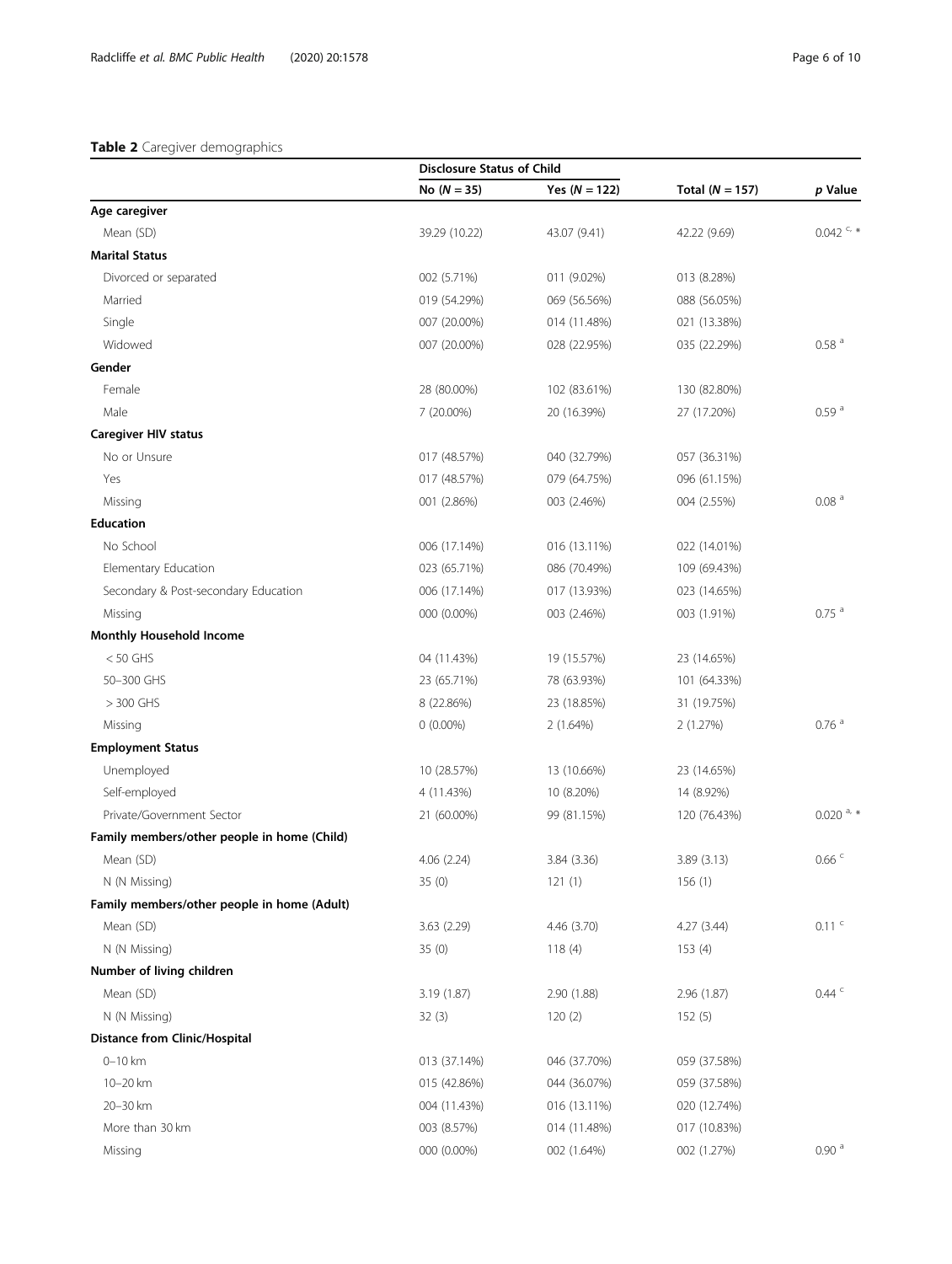#### <span id="page-6-0"></span>Table 2 Caregiver demographics (Continued)

|                                                      | <b>Disclosure Status of Child</b> |                 |                   |                     |
|------------------------------------------------------|-----------------------------------|-----------------|-------------------|---------------------|
|                                                      | No $(N = 35)$                     | Yes $(N = 122)$ | Total $(N = 157)$ | p Value             |
| Receiving own care at                                |                                   |                 |                   |                     |
| Clinic/Hospital and traditional/homeopathic healer   | 000 (0.00%)                       | 001 (0.82%)     | 001 (0.64%)       |                     |
| Clinic/Hospital                                      | 035 (100.00%)                     | 120 (098.36%)   | 155 (98.73%)      |                     |
| Missing                                              | 000 (0.00%)                       | 001 (0.82%)     | 001 (0.64%)       | 0.59 <sup>b</sup>   |
| Frequency of visits to clinic/hospital               |                                   |                 |                   |                     |
| Once or never in last 5 years                        | 011 (31.43%)                      | 045 (36.89%)    | 056 (35.67%)      |                     |
| One or more times a year                             | 024 (68.57%)                      | 075 (61.48%)    | 099 (63.06%)      |                     |
| Other                                                | 000 (0.00%)                       | 001 (0.82%)     | 001 (0.64%)       |                     |
| Missing                                              | 000 (0.00%)                       | 001 (0.82%)     | 001 (0.64%)       | 0.70 <sup>b</sup>   |
| <b>Social Provisions Questionnaire Overall Score</b> |                                   |                 |                   |                     |
| Mean (SD)                                            | 71.86 (5.75)                      | 71.36 (5.95)    | 71.47 (5.89)      | $0.66$ <sup>c</sup> |
| N (N Missing)                                        | 35(0)                             | 121(1)          | 156(1)            |                     |
| HIV Knowledge (HIV-KQ-18)                            |                                   |                 |                   |                     |
| Mean (SD)                                            | 14.54 (1.93)                      | 14.70 (1.90)    | 14.67 (1.90)      | $0.66$ <sup>c</sup> |
| N (N Missing)                                        | 35(0)                             | 118(4)          | 153(4)            |                     |
| <b>HIV Stigma Score</b>                              |                                   |                 |                   |                     |
| Mean (SD)                                            | 39.89 (6.48)                      | 41.24 (4.88)    | 40.94 (5.29)      | 0.26                |
| N (N Missing)                                        | 35(0)                             | 120(2)          | 155(2)            |                     |
| Illness Perception Score (Brief IPQ)                 |                                   |                 |                   |                     |
| Mean (SD)                                            | 31.34 (11.25)                     | 32.25 (11.51)   | 32.05 (11.42)     | $0.68$ <sup>c</sup> |
| N (N Missing)                                        | 35(0)                             | 120(2)          | 155(2)            |                     |

Legend: 1.0 Ghanaian cedi is equivalent to 0.17 U.S. dollar;  $* p < 0.05$  a Chi-square test,  $\frac{b}{p}$  Fisher's Exact test,  $\frac{c}{q}$  T test

Abbreviations: GHS Ghanaian cedi; SD standard deviation

an emphasis on primary prevention is needed, and the Sankofa study reflects this. Only our week 48 (12 months) measurement showed a statistically significant difference between groups, with the disclosed group having a lower mean CDI score. Depression symptoms in children at our intervention site actually improved between enrollment and the current study.

The challenges of caring for children living with HIV and the impact of caregivers' mental health on children make assessment of caregivers' depression symptoms equally important [\[35](#page-9-0), [36\]](#page-9-0). In the present study, we observed statistically significant mean reductions ( $p < 0.0001$ ) in BDI scores between baseline and the current study's measurements. At each time point, adjusted mean BDI scores were consistently lower for caregivers of children who had completed the disclosure process. Caregivers of children living with HIV have been found to have a high prevalence of depression symptoms, and our findings suggest disclosure may help to alleviate the burden in this high-risk group [[37](#page-9-0), [38](#page-9-0)]. Interestingly, we also found CDI scores in the current study to be significantly correlated with the BDI scores of caregivers  $(r = 0.19, p = 0.019)$ . This finding is encouraging because the 'Sankofa' intervention intentionally focused on the experience of both children and their caregivers, with

Table 3 Changes in Beck Depression Inventory categories between baseline and the current study

| <b>Baseline BDI</b> | <b>Current Study BDI Categories</b> |            |                |              |             |                   |
|---------------------|-------------------------------------|------------|----------------|--------------|-------------|-------------------|
| <b>Categories</b>   | Minimal (No.)                       | Mild (No.) | Moderate (No.) | Severe (No.) | Total (No.) | value             |
| Minimal (No.)       | 40                                  |            |                |              | 142         | 0.10 <sup>a</sup> |
| Mild (No.)          | 6                                   |            |                |              |             |                   |
| Moderate (No.)      |                                     |            |                |              |             |                   |
| Severe (No.)        |                                     |            |                |              |             |                   |
| Total (No.)         | 150                                 |            |                |              | 156         |                   |

Legend: <sup>a</sup> Generalized McNemar's test; Abbreviation: BDI Beck Depression Inventory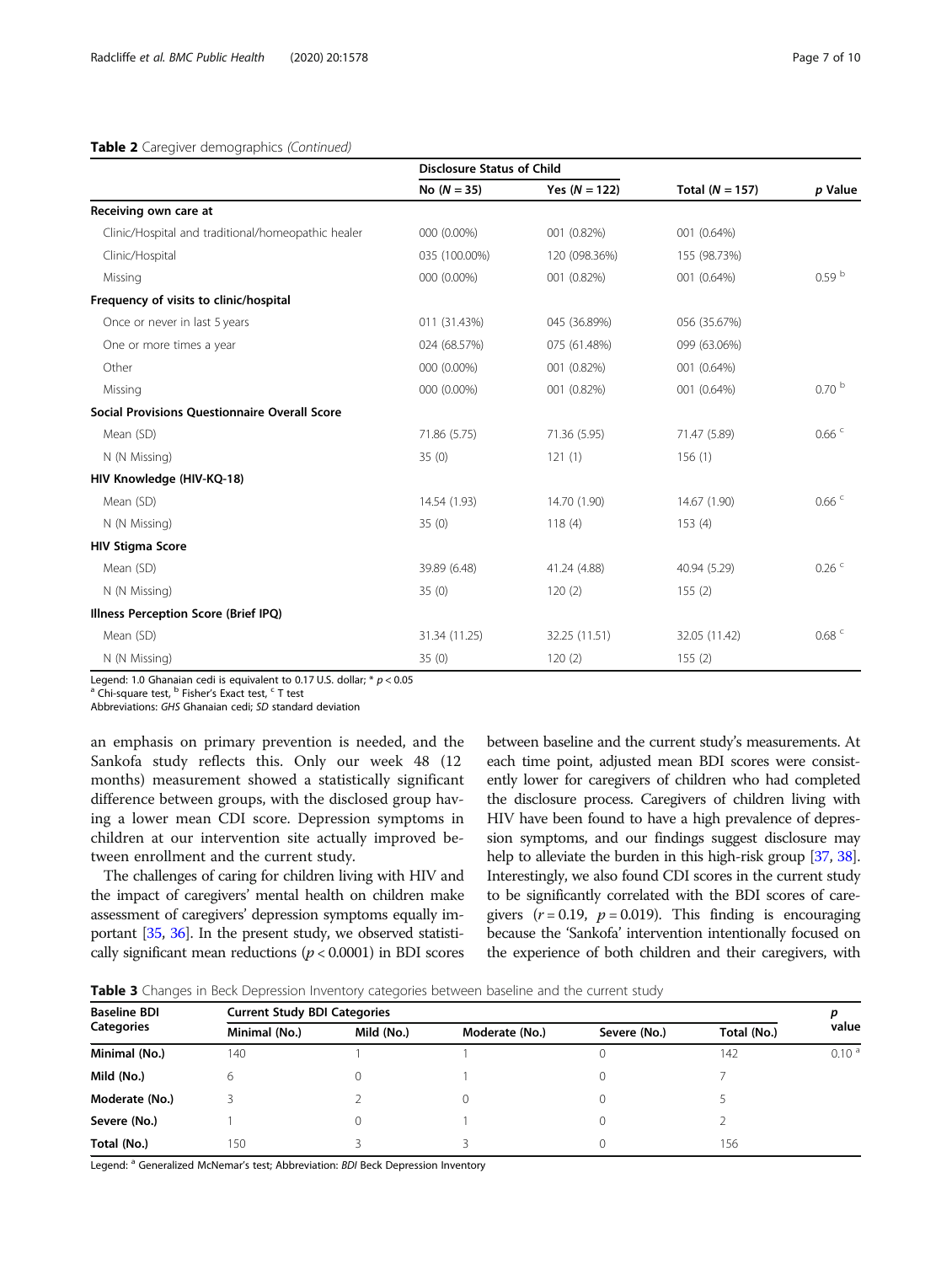<span id="page-7-0"></span>

the disclosure process emphasizing inclusion and mutual empowerment. Caregiver depression symptoms being positively associated with those of children has been previously reported [\[39](#page-9-0)], and our observations demonstrate that methods can be successfully developed and deployed to benefit both caregivers and children.

When interpreting our results, there are limitations one needs to consider. First, this exploratory study was only conducted at the intervention site in Kumasi, Ghana. Due to logistical and temporal constraints, we could not parallel the original design of the 'Sankofa' study; however, the non-



disclosed children in the current study serve as controls for the disclosed children because all dyads received the intervention. Our findings show sustained reductions in depression scores for caregiver-child dyads years after the intervention. A second limitation is the use of screening instruments to assess depression symptoms in caregiver-child dyads. They are time-efficient and provide valuable information when analyzed longitudinally, but they are no substitute for a thorough psychiatric evaluation and may be subject to reporting bias. Finally, a number of dyads  $(N =$ 83) who received the intervention were not included in this cross-sectional study for various reasons. Compared to

Table 4 Least square means for depression scores over time

| Week | Disclosed LSM (95% CI)           | Non-disclosed LSM (95% CI) | Difference of LSM (95% CI) | p value             |
|------|----------------------------------|----------------------------|----------------------------|---------------------|
|      | <b>Least Square Means of BDI</b> |                            |                            |                     |
| 48   | 5.31 (4.43, 6.19)                | $3.69$ $(2.69, 4.68)$      | 1.62 (0.39, 2.85)          | $0.01^{a, *}$       |
| 96   | 4.8 (3.52, 6.08)                 | 4.21 (3.38, 5.04)          | $0.59$ ( $-0.86$ , 2.04)   | $0.42$ <sup>a</sup> |
| 144  | 4.17 (1.74, 6.59)                | 3.76 (2.91, 4.62)          | $0.4$ (-2.12, 2.93)        | $0.75$ <sup>a</sup> |
| post | 4.36 (3.09, 5.63)                | $3.64$ $(2.9, 4.38)$       | $0.72$ ( $-0.69$ , 2.13)   | 0.32 <sup>a</sup>   |
|      | <b>Least Square Means of CDI</b> |                            |                            |                     |
| 48   | 4.23 (3.49, 4.97)                | 2.98(2.17, 3.8)            | 1.25(0.2, 2.29)            | $0.02^{a, *}$       |
| 96   | 3.4(2.33, 4.48)                  | 2.87(2.22, 3.52)           | $0.54 (-0.68, 1.76)$       | 0.39 <sup>a</sup>   |
| 144  | $2.06$ ( $-0.18$ , 4.29)         | 2.95 (2.27, 3.62)          | $-0.89$ ( $-3.2$ , 1.43)   | $0.45$ <sup>a</sup> |
| post | $3.64$ $(2.61, 4.68)$            | 3.3(2.73, 3.87)            | $0.34 (-0.81, 1.5)$        | 0.56 <sup>a</sup>   |

Legend:  $*$  p < 0.05,  $a$  T test; Abbreviations: BDI Beck Depression Inventory; CDI Child Depression Inventory; CI confidence interval; LSM least square means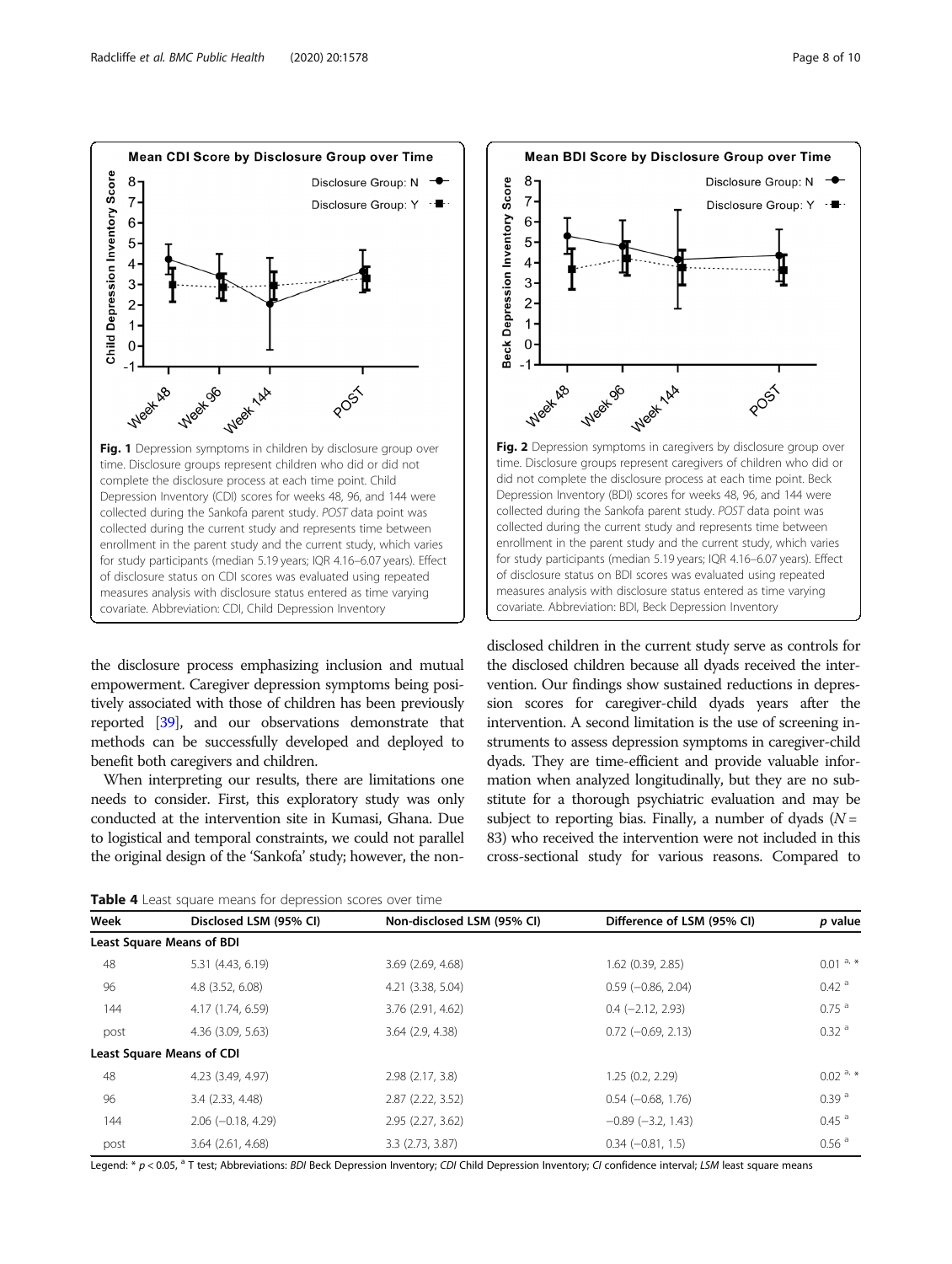<span id="page-8-0"></span>caregivers who were not enrolled in this current study, enrolled caregivers lived closer to KATH ( $p = 0.046$ ). Most of the enrolled caregivers lived within urban Kumasi, and the heterogeneity of the surrounding areas may not be adequately captured by our study. This study took place over a finite period of time, and limitations on the ability to enroll all original participants does not undermine our findings. Notably, there were no significant differences between the children, and this strengthens our confidence in the results.

#### Conclusions

As the prognosis for children living with HIV changes with the expansion of ART, strategies for improving adherence and engagement with care must be developed. Age-appropriate disclosure of HIV status has been recommended by the American Academy of Pediatrics and the WHO  $[40, 11]$  $[40, 11]$  $[40, 11]$ , and our study supports this recommendation's applicability in sub-Saharan Africa. This region is regrettably burdened with 90% of all children and adolescents living with HIV [1], but it will benefit the most from disclosure interventions which engage children and their caregivers.

#### Abbreviations

ART: Antiretroviral therapy; BDI: Beck Depression Inventory; CDI: Child Depression Inventory; IPQ: Illness Perceptions Questionnaire; KATH: Komfo Anokye Teaching Hospital; WHO: World Health Organization

#### Acknowledgements

We thank the Sankofa Project caregiver and child dyads for their participations. We are grateful to the staff at Pediatric AIDS Clinics at Korle-Bu and Komfo Anokye Teaching Hospitals and the Ghana–Yale Partnership for Global Health for their support. We also wish to acknowledge all members of the Sankofa Study Team. The content of the paper is solely the responsibility of the authors and does not necessarily represent the official view of NIH. ClinicalTrials.gov Identifier: NCT01701635.

#### Authors' contributions

CR drafted the manuscript and contributed to study design and data collection. AS assisted with data collection and edited the manuscript. QM assisted with data collection and edited the manuscript. SA provided supervision, contributed to study design, and edited the manuscript. KA assisted with data collection and edited the manuscript. AA assisted with data collection and edited the manuscript. IPO assisted with data collection and edited the manuscript. YX performed statistical analyses and edited the manuscript. YD performed statistical analyses and edited the manuscript. NRR provided supervision, contributed to study design, and edited the manuscript. EP provided supervision, contributed to study design, and assisted in drafting the manuscript. All authors read and approved the manuscript.

#### Funding

This study was funded by a grant from National Institutes of Health/National Institute of Child Health and Human Development (R01HD074253). The content of the paper does not necessarily represent the official view of NIH. CR was supported by the Yale University Downs International Health Student Travel Fellowship and the Yale University Lindsay Fellowship for Research in Africa. No funding source was involved in study design, data collection, data analysis, or manuscript drafting. The contents of this paper are solely the responsibility of the authors.

#### Availability of data and materials

The datasets used and analyzed during the current study are available from the corresponding author on reasonable request.

#### Ethics approval and consent to participate

The study protocol was reviewed and approved by the Institutional Review Boards of Kwame Nkrumah University of Science and Technology/KATH (Protocol #: CHRPE/AP/146/12) and Yale University (IRB protocol # 1205010310). All procedures performed in this study were in accordance with the ethical standards of the institutional and/or national research committee and with the 1964 Helsinki declaration and its later amendments or comparable ethical standards. Informed consent was obtained from all individual participants included in the study. Written informed consent was obtained from the caregivers of the children living with HIV, and consent was obtained from caregivers on behalf of children less than 18 years of age with an assent from the child participant.

#### Consent for publication

Not applicable.

#### Competing interests

The authors declare that they have no competing interests.

#### Author details

<sup>1</sup>Department of Pediatrics, Pharmacology & Public Health, Yale School of Medicine, 464 Congress Avenue, New Haven, CT 06520, USA. <sup>2</sup>Department of Child Health, School of Medicine and Dentistry, Kwame Nkrumah University of Science and Technology and Komfo Anokye Teaching Hospital, Kumasi, Ghana. <sup>3</sup>Yale Center for Analytical Sciences, Yale School of Public Health New Haven, CT, USA. <sup>4</sup>Johns Hopkins School of Nursing, Baltimore, MD, USA

#### Received: 23 June 2020 Accepted: 12 October 2020 Published online: 20 October 2020

#### References

- 1. Children, HIV, and AIDS: Global snapshot 2019. UNICEF. [https://](https://data.unicef.org/resources/chil) [datauniceforg/resources/child](https://data.unicef.org/resources/chil)ren-hiv-aids-global-snapshot/ Published July 2019. Accessed 12 Apr, 2020.
- Davies MA, Gibb D, Turkova A. Survival of HIV-1 vertically infected children. Curr Opin HIV AIDS. 2016 Sep;11(5):455–64.
- 3. Global HIV & AIDS statistics 2019 fact sheet. UNAIDS. [https://www.unaids.](https://www.unaids.org/en/resources/) [org/en/resources/](https://www.unaids.org/en/resources/) fact-sheet. Accessed 12 Apr, 2020.
- 4. Bezabhe WM, Chalmers L, Bereznicki LR, Peterson GM. Adherence to antiretroviral therapy and Virologic failure: a meta-analysis. Medicine (Baltimore). 2016 Apr;95(15):e3361.
- 5. Goga AE, Singh Y, Singh M, Noveve N, Magasana V, Ramraj T, et al. Enhancing HIV treatment access and outcomes amongst HIV infected Children and adolescents in resource limited settings. Matern Child Health J. 2017 Jan;21(1):1–8.
- 6. Intasan J, Bunupuradah T, Vonthanak S, Kosalaraksa P, Hansudewechakul R, Kanjanavanit S, et al. Comparison of adherence monitoring tools and correlation to virologic failure in a pediatric HIV clinical trial. AIDS Patient Care STDs. 2014 Jun;28(6):296–302.
- 7. Assemie MA, Alene M, Ketema DB, Mulatu S. Treatment failure and associated factors among first line patients on highly active antiretroviral therapy in Ethiopia: a systematic review and meta-analysis. Glob Health Res Pol. 2019;4(32):019–0120–4 eCollection 2019.
- 8. Nichols J, Steinmetz A, Paintsil E. Impact of HIV-status disclosure on adherence to antiretroviral therapy among HIV-infected children in resource-limited settings: a systematic review. AIDS Behav. 2017;21(1):59–69.
- 9. Umeokonkwo CD, Onoka CA, Agu PA, Ossai EN, Balogun MS, Ogbonnaya LU. Retention in care and adherence to HIV and AIDS treatment in Anambra state Nigeria. BMC Infect Dis. 2019;19(1):654 019-4293-8.
- 10. Beima-Sofie KM, Brandt L, Hamunime N, Shepard M, Uusiku J, John-Stewart GC, et al. Pediatric HIV disclosure intervention improves knowledge and clinical outcomes in HIV-infected Children in Namibia. J Acquir Immune Defic Syndr. 2017;75(1):18–26.
- 11. World Health Organization. Guideline on HIV disclosure counselling for children up to 12 years of age. Geneva: World Health Organization; 2011.